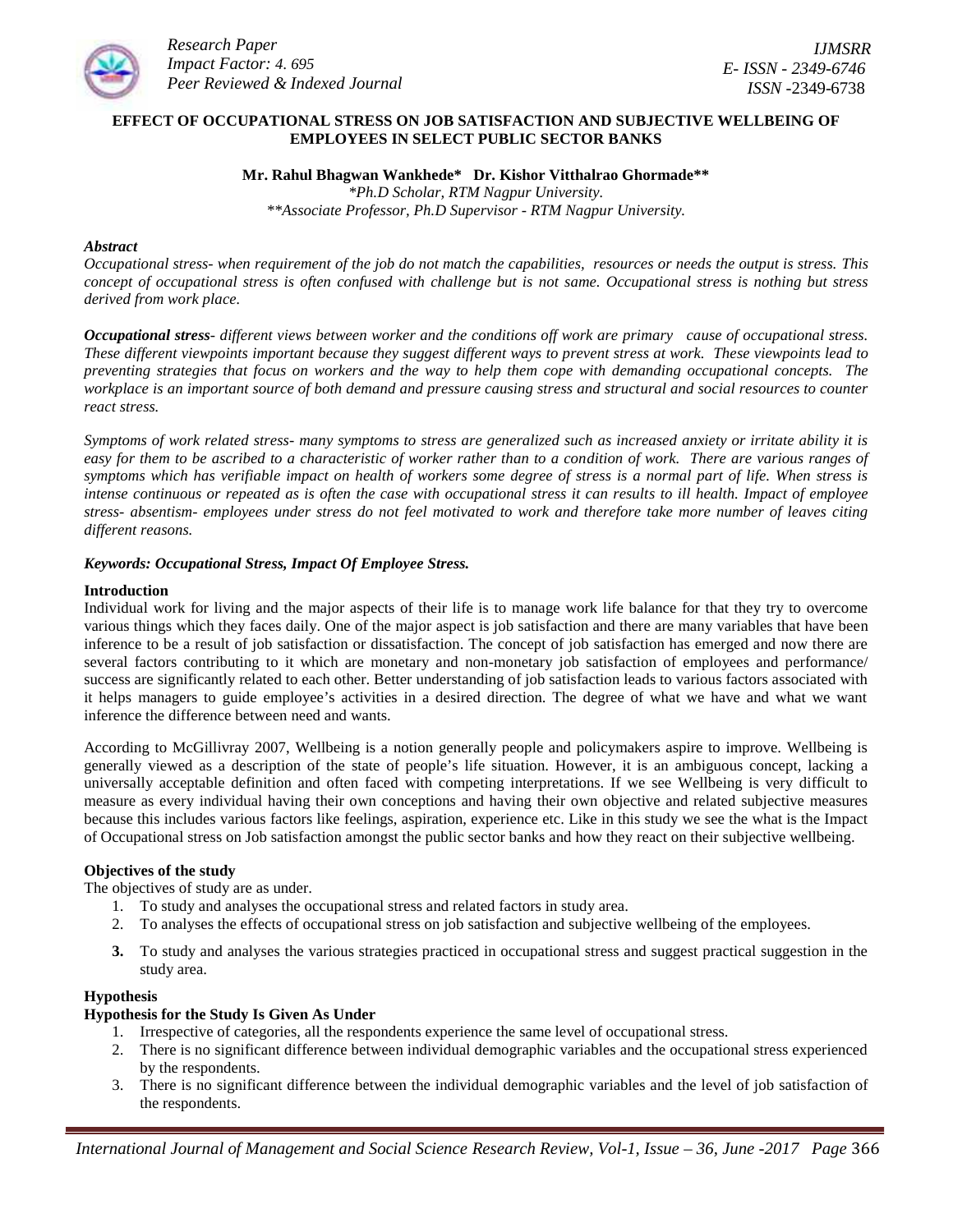

*IJMSRR E- ISSN - 2349-6746 ISSN -*2349-6738

- 4. Irrespective of categories, all the respondents experience the same level of job satisfaction.
- 5. There is no significant difference between the categories of the respondents and their status of subjective wellbeing.
- 6. There is no significant difference between demographic variables and the status of subjective wellbeing of the respondents.
- 7. The subjective wellbeing of the employees is not affected by occupational stress and job satisfactionIrrespective of categories, all the respondents experience the same level of occupational stress.

There is no significant difference between individual demographic variables and the occupational stress experienced by the respondents.

## **There Is No Significant Difference between Males and Females on the Occupational Stress Experienced By Them**

To test the hypothesis "There is no significant difference between males and females on the occupational stress experienced by them" independent sample t-test is applied taking Gender as grouping variable and various factors of occupational stress as dependent variables where following results were obtained:

| <b>Group Statistics</b>                                     |        |             |        |                |                 |
|-------------------------------------------------------------|--------|-------------|--------|----------------|-----------------|
|                                                             | Gender | $\mathbf N$ | Mean   | Std. Deviation | Std. Error Mean |
| I have heavy workload in this                               | Male   | 211         | 2.8104 | 1.18003        | .08124          |
| organization                                                | Female | 91          | 2.7582 | 1.24133        | .13013          |
| instructions<br>Contradictory<br>are                        | Male   | 211         | 3.2891 | .98408         | .06775          |
| given to me by my Superiors                                 | Female | 91          | 3.3516 | 1.50092        | .15734          |
| responsibility<br>The<br>of<br>other                        | Male   | 211         | 3.2844 | .93335         | .06425          |
| employees is thrust upon me                                 | Female | 91          | 2.7692 | 1.47631        | .15476          |
| Most of my suggestions are heard                            | Male   | 211         | 2.8578 | 1.28310        | .08833          |
| and implemented by the superiors                            | Female | 91          | 2.7582 | 1.32783        | .13919          |
| I have to work with person of my                            | Male   | 211         | 3.0000 | 1.15470        | .07949          |
| liking                                                      | Female | 91          | 3.2088 | .92516         | .09698          |
| I get monotonous assignments in                             | Male   | 211         | 2.8531 | 1.08331        | .07458          |
| the organization                                            | Female | 91          | 2.6703 | 1.15523        | .12110          |
| My Self-respect is taken care by                            | Male   | 211         | 3.1327 | 1.17572        | .08094          |
| <b>Higher Authorities</b>                                   | Female | 91          | 3.0989 | 1.37481        | .14412          |
| In comparison to work/labour I                              | Male   | 211         | 3.5735 | .95521         | .06576          |
| have been paid less                                         | Female | 91          | 3.4505 | .95759         | .10038          |
| I do my work under tensed                                   | Male   | 211         | 2.9905 | 1.31653        | .09063          |
| circumstances                                               | Female | 91          | 2.6593 | .81948         | .08591          |
| I have to manage the excessive                              | Male   | 211         | 2.8673 | 1.17572        | .08094          |
| workload with less number of<br>employees and resources     | Female | 91          | 3.0989 | 1.00061        | .10489          |
| My role in the organization is quite                        | Male   | 211         | 2.7156 | 1.03035        | .07093          |
| clear and adequately planned                                | Female | 91          | 3.4286 | 1.26617        | .13273          |
| Superiors do not interfere with my                          | Male   | 211         | 3.3839 | 1.17495        | .08089          |
| jurisdiction and working methods                            | Female | 91          | 2.8901 | .99388         | .10419          |
| group/political<br>Due to certain                           | Male   | 211         | 3.0095 | 1.35221        | .09309          |
| pressure, I have to do some work<br>unwillingly             | Female | 91          | 3.2308 | 1.03362        | .10835          |
| Some of my<br>colleagues<br>and                             | Male   | 211         | 2.9052 | 1.10863        | .07632          |
| subordinates try to defame and<br>malign me as unsuccessful | Female | 91          | 3.3187 | .95311         | .09991          |
| Ample opportunity is given to me                            | Male   | 211         | 2.8531 | .99150         | .06826          |
| to utilize my ability and experience<br>independently.      | Female | 91          | 3.7802 | 1.13335        | .11881          |
| My Social Status is enhanced due                            | Male   | 211         | 2.9431 | 1.18184        | .08136          |
| to this job                                                 | Female | 91          | 3.3187 | .95311         | .09991          |
| My hard work and performance are                            | Male   | 211         | 2.9905 | 1.20313        | .08283          |
| often rewarded                                              | Female | 91          | 3.0989 | 1.00061        | .10489          |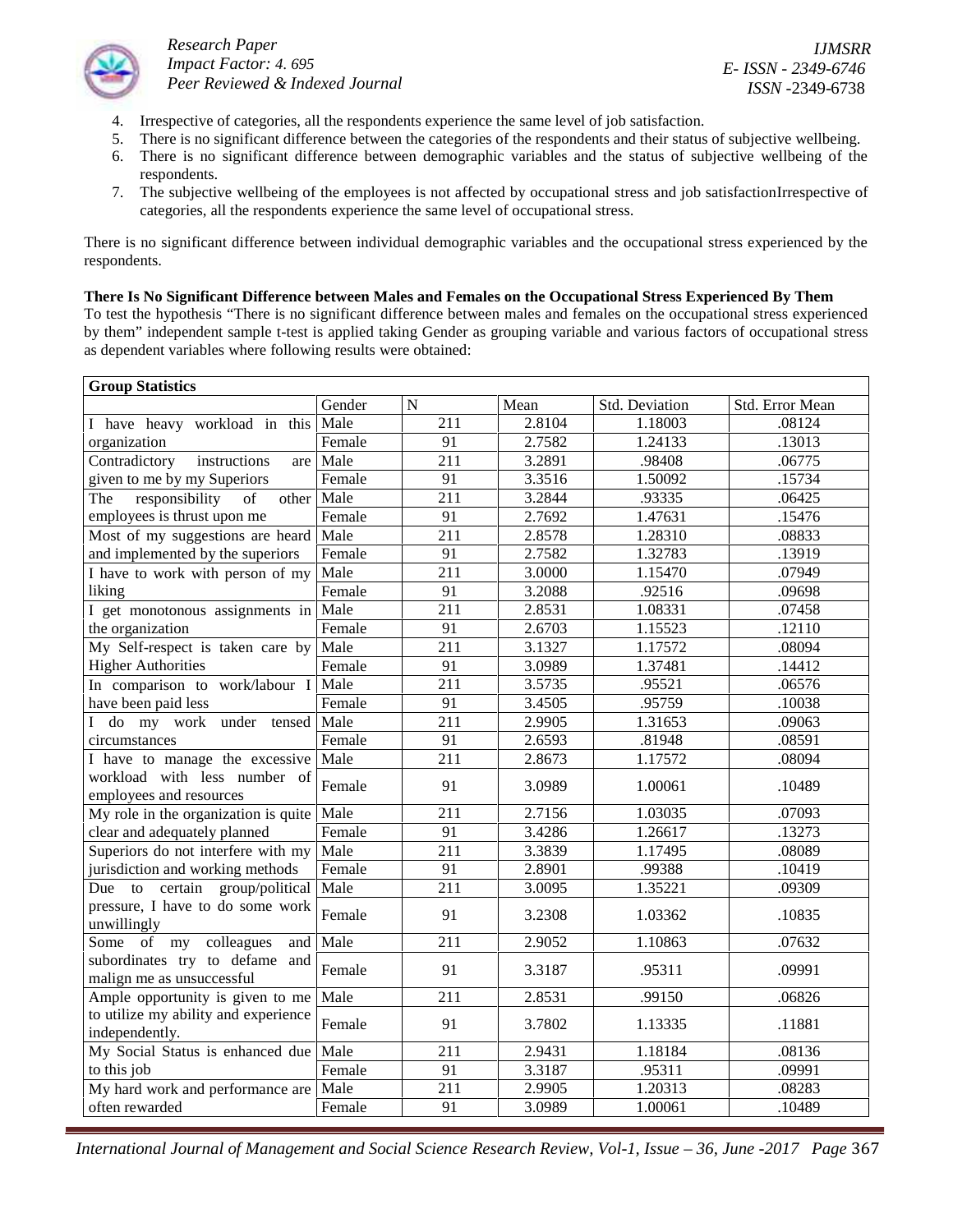

| Owing to excessive work load, I Male                                                                          |        | 211 | 2.9479 | 1.09202 | .07518 |
|---------------------------------------------------------------------------------------------------------------|--------|-----|--------|---------|--------|
| have to dispose off my work<br>hurriedly                                                                      | Female | 91  | 2.7582 | 1.24133 | .13013 |
| Owing<br>and<br>to<br>uncertainty                                                                             | Male   | 201 | 2.6965 | 1.10111 | .07767 |
| ambiguity of the scope of my<br>jurisdiction and authorities, I am<br>unable to perform my duties<br>smoothly | Female | 91  | 3.4505 | .95759  | .10038 |
| No clear instructions and sufficient                                                                          | Male   | 211 | 3.0521 | 1.00102 | .06891 |
| facilities<br>regarding<br>the<br>new<br>assignments are provided to me                                       | Female | 91  | 3.2308 | 1.13605 | .11909 |
| My colleagues do co-operate with Male                                                                         |        | 211 | 3.1896 | .95722  | .06590 |
| voluntarily<br>in<br>solving<br>me<br>administrative<br>and<br>industrial<br>problems.                        | Female | 91  | 3.3077 | 1.27098 | .13323 |
| No due significance to my position                                                                            | Male   | 211 | 3.1327 | 1.25411 | .08634 |
| and work is given by my Superiors                                                                             | Female | 91  | 3.0989 | 1.00061 | .10489 |
| I often feel that this job has made                                                                           | Male   | 211 | 3.1327 | 1.13449 | .07810 |
| my life cumbersome                                                                                            | Female | 91  | 3.4505 | 1.06733 | .11189 |
| Being too busy with official work I                                                                           | Male   | 211 | 3.0521 | 1.25438 | .08635 |
| am unable to devote sufficient time<br>to my domestic and personal<br>problems                                | Female | 91  | 3.6703 | .94346  | .09890 |
| I am compelled to violate the                                                                                 | Male   | 211 | 3.0995 | 1.06661 | .07343 |
| formal and administrative<br>and<br>policies owing to group/political<br>pressures.                           | Female | 91  | 3.2198 | .78602  | .08240 |
| Working conditions are satisfactory                                                                           | Male   | 211 | 3.3270 | .94727  | .06521 |
| here from the point of view of our<br>welfare and convenience                                                 | Female | 91  | 3.0110 | 1.25162 | .13121 |
| It becomes difficult to implement                                                                             | Male   | 211 | 2.5735 | 1.05020 | .07230 |
| all of a sudden the new dealing<br>procedures and policies in place of<br>those already in practice           | Female | 91  | 3.3407 | 1.15681 | .12127 |
| I am unable to carry out my                                                                                   | Male   | 211 | 2.7583 | 1.02044 | .07025 |
| assignments to my satisfaction on<br>account of excessive work load and<br>lack of time                       | Female | 91  | 3.6593 | .47656  | .04996 |

| <b>Independent Samples Test</b>        |                                      |                 |      |      |                                              |                |            |                   |                           |            |
|----------------------------------------|--------------------------------------|-----------------|------|------|----------------------------------------------|----------------|------------|-------------------|---------------------------|------------|
|                                        |                                      |                 |      |      | Levene's Test   t-test for Equality of Means |                |            |                   |                           |            |
|                                        |                                      | for Equality of |      |      |                                              |                |            |                   |                           |            |
|                                        |                                      | Variances       |      |      |                                              |                |            |                   |                           |            |
|                                        |                                      | F               | Sig. |      | df                                           | Sig.           | Mean       | Error<br>Std.     | 95%                       | Confidence |
|                                        |                                      |                 |      |      |                                              | (2-<br>tailed) | Difference | <b>Difference</b> | Interval of<br>Difference | the        |
|                                        |                                      |                 |      |      |                                              |                |            |                   | Lower                     | Upper      |
|                                        | Equal<br>variances                   | 4.208           | .041 | .347 | 300                                          | .729           | .05218     | .15034            | $-.24367$                 | .34804     |
| I<br>have<br>heavy                     | assumed                              |                 |      |      |                                              |                |            |                   |                           |            |
| in<br>workload<br>this<br>organization | Equal<br>variances<br>not<br>assumed |                 |      | .340 | 163.199                                      | .734           | .05218     | .15340            | $-.25072$                 | .35509     |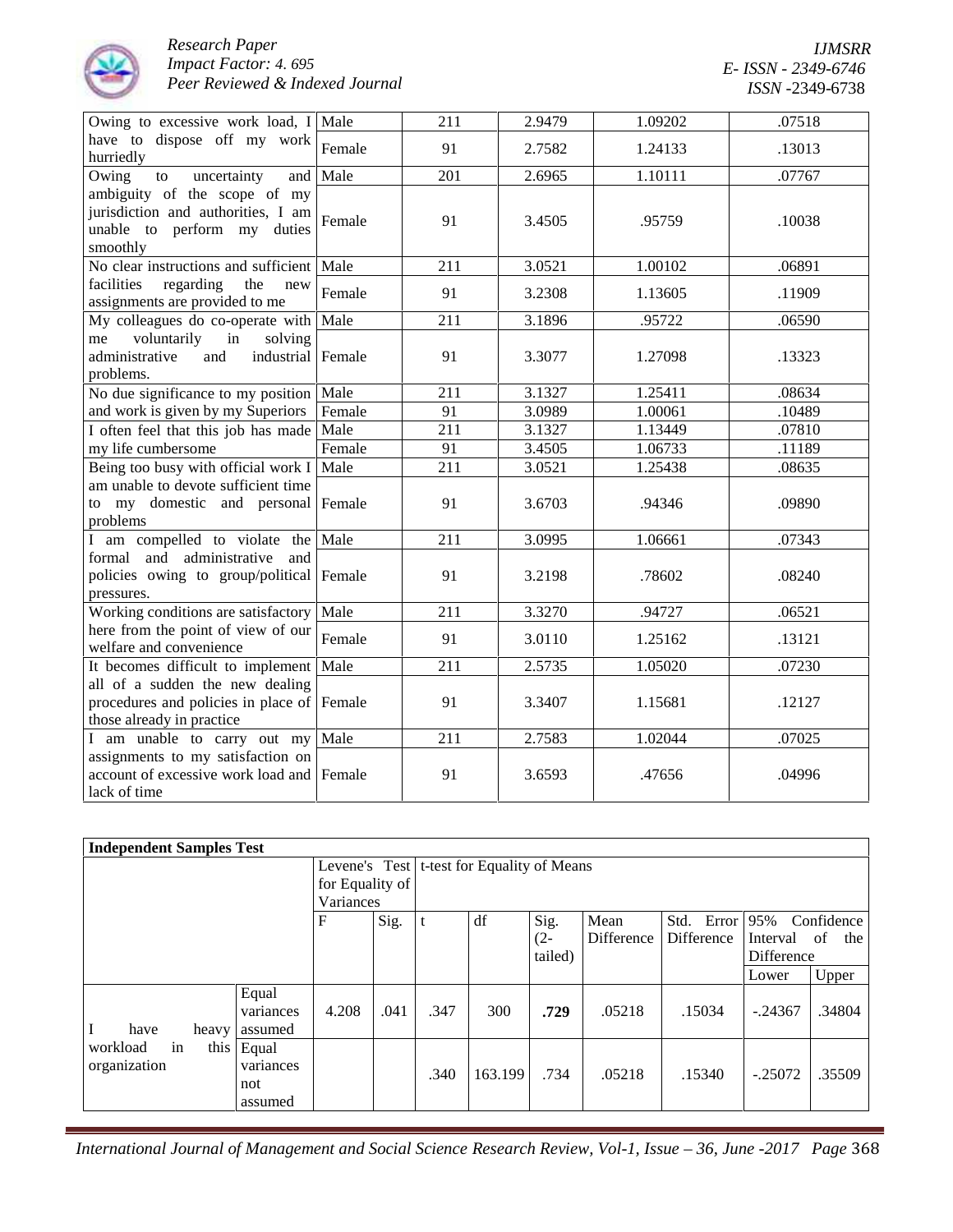

| Contradictory                                                                    | Equal<br>variances<br>assumed        | 47.497 | .000 | $-.429$  | 300     | .668 | $-06255$  | .14592 | $-.34970$ | .22460 |
|----------------------------------------------------------------------------------|--------------------------------------|--------|------|----------|---------|------|-----------|--------|-----------|--------|
| instructions are given<br>to me by my Superiors                                  | Equal<br>variances<br>not<br>assumed |        |      | $-.365$  | 124.629 | .716 | $-.06255$ | .17130 | $-.40159$ | .27649 |
| The responsibility of                                                            | Equal<br>variances<br>assumed        | 53.974 | .000 | 3.654    | 300     | .000 | .51513    | .14098 | .23770    | .79256 |
| other employees<br>$\mathbf{1}$ s<br>thrust upon me                              | Equal<br>variances<br>not<br>assumed |        |      | 3.074    | 122.147 | .003 | .51513    | .16757 | .18342    | .84684 |
| of<br>Most<br>my<br>suggestions are heard<br>and implemented by<br>the superiors | Equal<br>variances<br>assumed        | .175   | .676 | .612     | 300     | .541 | .09958    | .16262 | $-.22044$ | .41960 |
|                                                                                  | Equal<br>variances<br>not<br>assumed |        |      | .604     | 165.577 | .547 | .09958    | .16486 | $-.22591$ | .42507 |
| I have to work with<br>person of my liking                                       | Equal<br>variances<br>assumed        | 1.188  | .277 | $-1.526$ | 300     | .128 | $-.20879$ | .13682 | $-.47803$ | .06045 |
|                                                                                  | Equal<br>variances<br>not<br>assumed |        |      | $-1.665$ | 210.780 | .097 | $-.20879$ | .12540 | $-.45599$ | .03841 |
| Ι<br>get<br>monotonous                                                           | Equal<br>variances<br>assumed        | 2.280  | .132 | 1.318    | 300     | .188 | .18275    | .13863 | $-.09006$ | .45556 |
| assignments<br>in<br>the<br>organization                                         | Equal<br>variances<br>not<br>assumed |        |      | 1.285    | 161.269 | .201 | .18275    | .14222 | $-.09811$ | .46361 |
| Self-respect is assumed<br>My                                                    | Equal<br>variances                   | 6.747  | .010 | .218     | 300     | .828 | .03380    | .15536 | $-.27194$ | .33954 |
| taken care by Higher Equal<br>Authorities                                        | variances<br>not<br>assumed          |        |      | .204     | 149.359 | .838 | .03380    | .16529 | $-.29281$ | .36041 |
| comparison<br>In<br>to<br>work/labour I<br>have<br>been paid less                | Equal<br>variances<br>assumed        | .856   | .356 | 1.025    | 300     | .306 | .12291    | .11989 | $-.11301$ | .35883 |
|                                                                                  | Equal<br>variances<br>not<br>assumed |        |      | 1.024    | 170.374 | .307 | .12291    | .12000 | $-11398$  | .35980 |
| I do my work under<br>tensed circumstances                                       | Equal<br>variances<br>assumed        | 33.378 | .000 | 2.220    | 300     | .027 | .33118    | .14917 | .03763    | .62473 |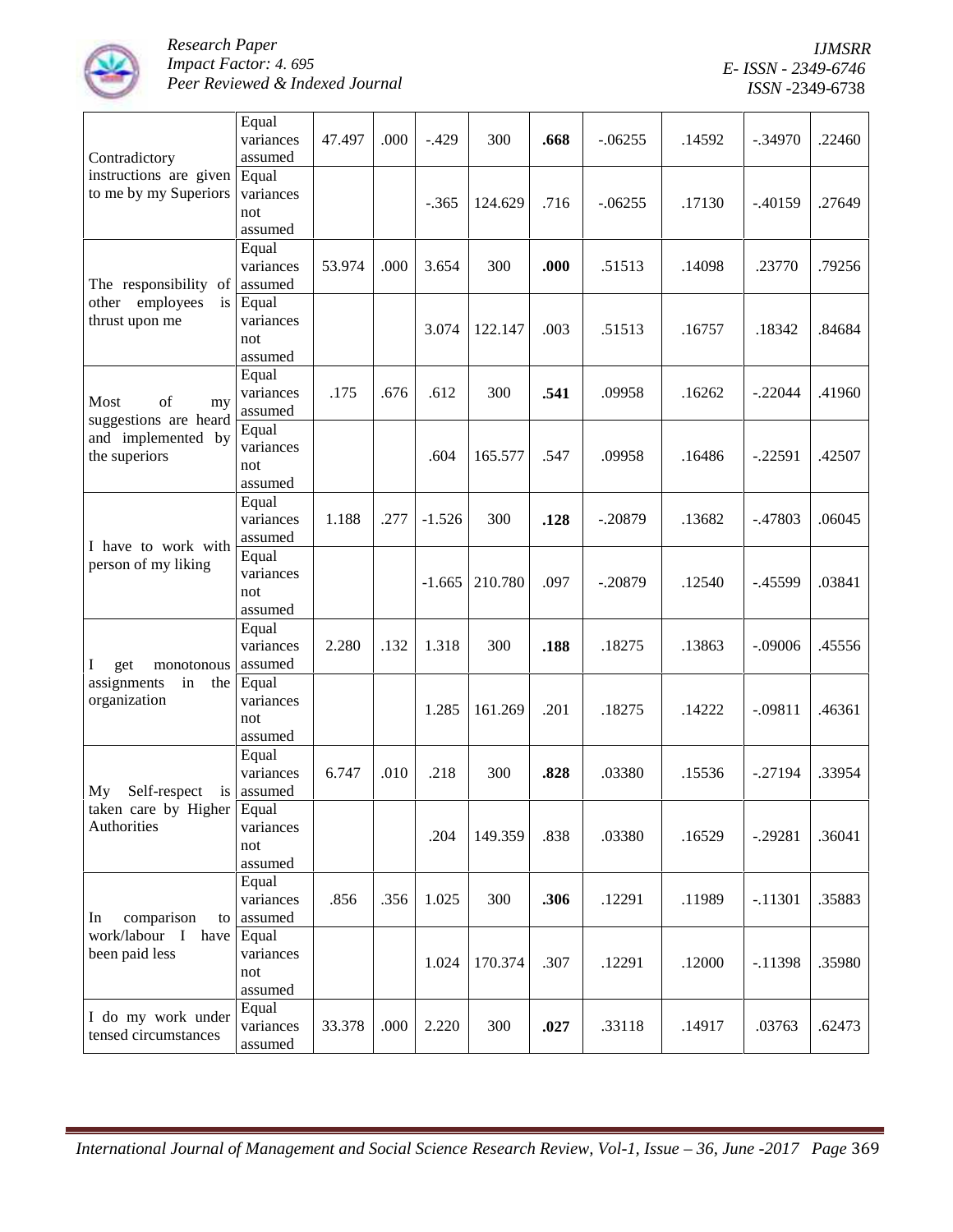

*IJMSRR E- ISSN - 2349-6746 ISSN -*2349-6738

|                                                                         | Equal<br>variances<br>not<br>assumed |        |      | 2.652    | 262.489 | .008 | .33118     | .12488 | .08529     | .57707    |
|-------------------------------------------------------------------------|--------------------------------------|--------|------|----------|---------|------|------------|--------|------------|-----------|
| I have to manage the<br>workload<br>excessive                           | Equal<br>variances<br>assumed        | .426   | .514 | $-1.640$ | 300     | .102 | $-.23160$  | .14122 | $-.50951$  | .04631    |
| with less number of<br>employees<br>and<br>resources                    | Equal<br>variances<br>not<br>assumed |        |      | $-1.748$ | 198.869 | .082 | $-.23160$  | .13249 | $-0.49287$ | .02966    |
| My<br>role<br>in<br>the<br>organization is quite                        | Equal<br>variances<br>assumed        | 6.012  | .015 | $-5.138$ | 300     | .000 | $-0.71293$ | .13875 | -.98599    | $-.43988$ |
| clear and adequately<br>planned                                         | Equal<br>variances<br>not<br>assumed |        |      | $-4.737$ | 143.723 | .000 | $-0.71293$ | .15049 | $-1.01040$ | $-41546$  |
| Superiors<br>do<br>not<br>interfere<br>with<br>my                       | Equal<br>variances<br>assumed        | 5.767  | .017 | 3.504    | 300     | .001 | .49378     | .14093 | .21645     | .77110    |
| jurisdiction<br>and<br>working methods                                  | Equal<br>variances<br>not<br>assumed |        |      | 3.744    | 200.044 | .000 | .49378     | .13190 | .23368     | .75387    |
| Due<br>certain<br>to<br>group/political                                 | Equal<br>variances<br>assumed        | 11.618 | .001 | $-1.395$ | 300     | .164 | $-.22129$  | .15866 | $-.53351$  | .09093    |
| pressure, I have to do<br>some<br>work<br>unwillingly                   | Equal<br>variances<br>not<br>assumed |        |      | $-1.549$ | 220.427 | .123 | $-.22129$  | .14285 | $-.50282$  | .06024    |
| of<br>Some<br>my<br>colleagues<br>and                                   | Equal<br>variances<br>assumed        | .034   | .853 | $-3.097$ | 300     | .002 | $-41347$   | .13349 | $-.67615$  | $-.15078$ |
| subordinates<br>try<br>to<br>defame and<br>malign<br>me as unsuccessful | Equal<br>variances<br>not<br>assumed |        |      | $-3.289$ | 196.937 | .001 | $-41347$   | .12573 | $-.66142$  | $-16552$  |
| Ample opportunity is<br>given to me to utilize                          | Equal<br>variances<br>assumed        | .634   | .427 | $-7.135$ | 300     | .000 | $-0.92714$ | .12994 | $-1.18285$ | $-.67143$ |
| ability<br>and<br>my<br>experience<br>independently.                    | Equal<br>variances<br>not<br>assumed |        |      | $-6.766$ | 152.116 | .000 | $-0.92714$ | .13702 | $-1.19785$ | $-.65643$ |
| My Social Status is                                                     | Equal<br>variances<br>assumed        | .144   | .704 | $-2.678$ | 300     | .008 | $-.37555$  | .14023 | $-.65151$  | $-.09959$ |
| enhanced due to this<br>job                                             | Equal<br>variances<br>not<br>assumed |        |      | $-2.915$ | 209.462 | .004 | $-37555$   | .12885 | $-.62956$  | $-.12154$ |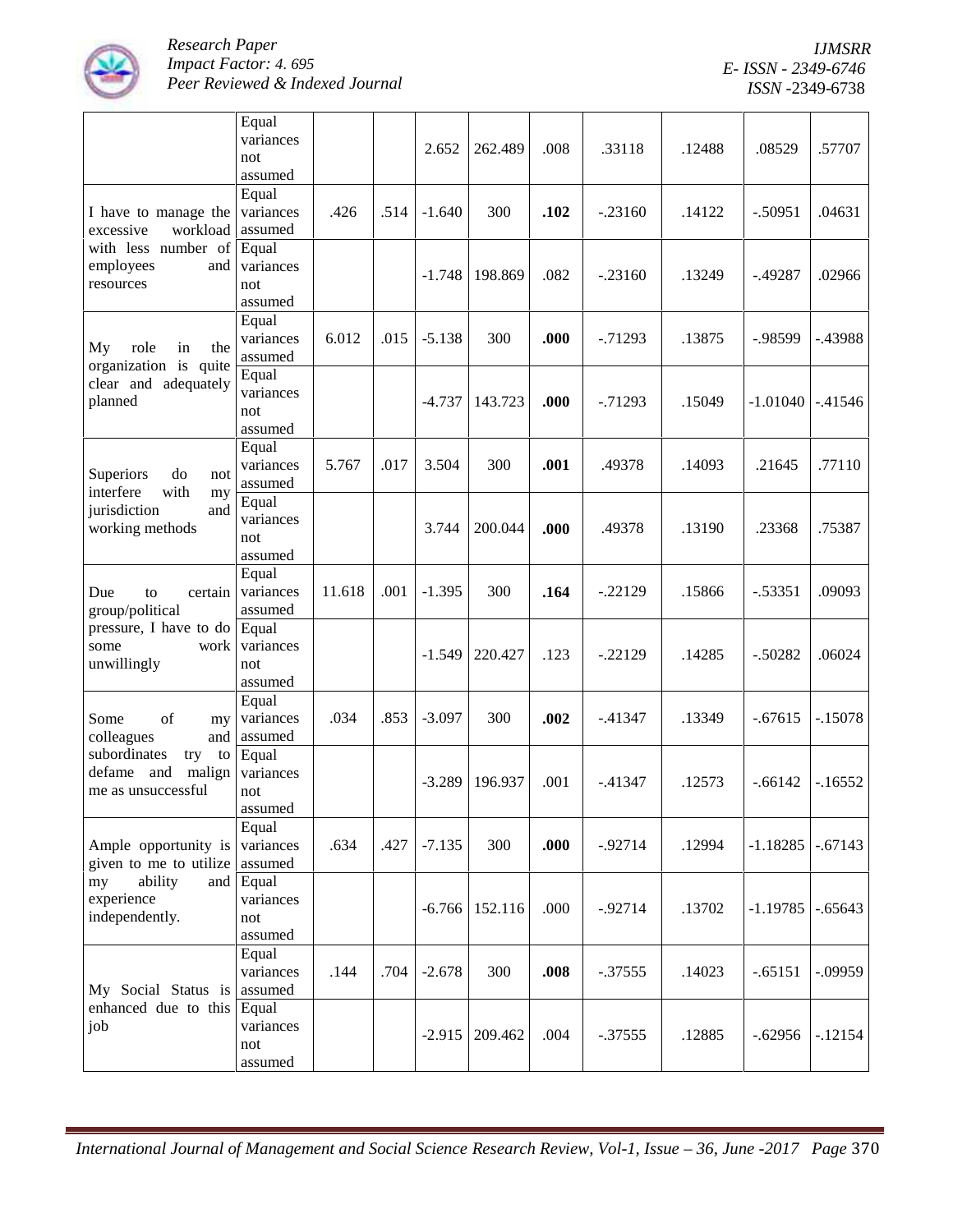

*IJMSRR E- ISSN - 2349-6746 ISSN -*2349-6738

| My hard work and                                                                                | Equal<br>variances<br>assumed        | .153   | .696 | $-.754$  | 300     | .451 | $-.10838$  | .14374 | $-0.39125$ | .17449    |
|-------------------------------------------------------------------------------------------------|--------------------------------------|--------|------|----------|---------|------|------------|--------|------------|-----------|
| performance are often Equal<br>rewarded                                                         | variances<br>not<br>assumed          |        |      | $-.811$  | 203.344 | .418 | $-.10838$  | .13365 | $-.37190$  | .15514    |
| Owing to excessive<br>work load, I have to                                                      | Equal<br>variances<br>assumed        | 15.318 | .000 | 1.328    | 300     | .185 | .18963     | .14283 | $-.09145$  | .47070    |
| dispose off my work<br>hurriedly                                                                | Equal<br>variances<br>not<br>assumed |        |      | 1.262    | 152.809 | .209 | .18963     | .15028 | $-10727$   | .48652    |
| Owing to uncertainty<br>and ambiguity of the<br>scope<br>of<br>my                               | Equal<br>variances<br>assumed        | 16.555 | .000 | $-5.637$ | 290     | .000 | $-0.75403$ | .13376 | $-1.01730$ | $-.49077$ |
| jurisdiction<br>and<br>$\bf I$<br>authorities,<br>am<br>unable to perform my<br>duties smoothly | Equal<br>variances<br>not<br>assumed |        |      | $-5.941$ | 198.063 | .000 | $-0.75403$ | .12692 | $-1.00432$ | $-.50374$ |
| No clear instructions<br>sufficient<br>and                                                      | Equal<br>variances<br>assumed        | 9.548  | .002 | $-1.365$ | 300     | .173 | $-17864$   | .13085 | $-43614$   | .07886    |
| facilities regarding the<br>new assignments are<br>provided to me                               | Equal<br>variances<br>not<br>assumed |        |      | $-1.298$ | 153.011 | .196 | $-17864$   | .13759 | $-45046$   | .09319    |
| My colleagues do co-<br>operate<br>with<br>me                                                   | Equal<br>variances<br>assumed        | 25.275 | .000 | $-.888$  | 300     | .375 | $-11812$   | .13308 | $-.38001$  | .14377    |
| voluntarily in solving<br>administrative<br>and<br>industrial problems.                         | Equal<br>variances<br>not<br>assumed |        |      | $-0.795$ | 135.933 | .428 | $-11812$   | .14864 | $-41207$   | .17583    |
| No due significance to<br>my position and work                                                  | Equal<br>variances<br>assumed        | 2.604  | .108 | .228     | 300     | .820 | .03380     | .14846 | $-.25835$  | .32596    |
| is<br>given<br>by<br>my<br>Superiors                                                            | Equal<br>variances<br>not<br>assumed |        |      | .249     | 211.627 | .804 | .03380     | .13585 | $-.23400$  | .30160    |
| I often feel that this<br>job has made my life<br>cumbersome                                    | Equal<br>variances<br>assumed        | .440   | .508 | $-2.273$ | 300     | .024 | $-.31785$  | .13981 | $-.59297$  | $-.04272$ |
|                                                                                                 | Equal<br>variances<br>not<br>assumed |        |      | $-2.329$ | 180.690 | .021 | $-.31785$  | .13645 | $-.58709$  | $-.04861$ |
| Being too busy with Equal<br>official work I am<br>unable<br>$\mathop{\mathrm{to}}$             | variances<br>devote assumed          | 16.295 | .000 | $-4.214$ | 300     | .000 | $-.61820$  | .14671 | $-0.90691$ | $-.32949$ |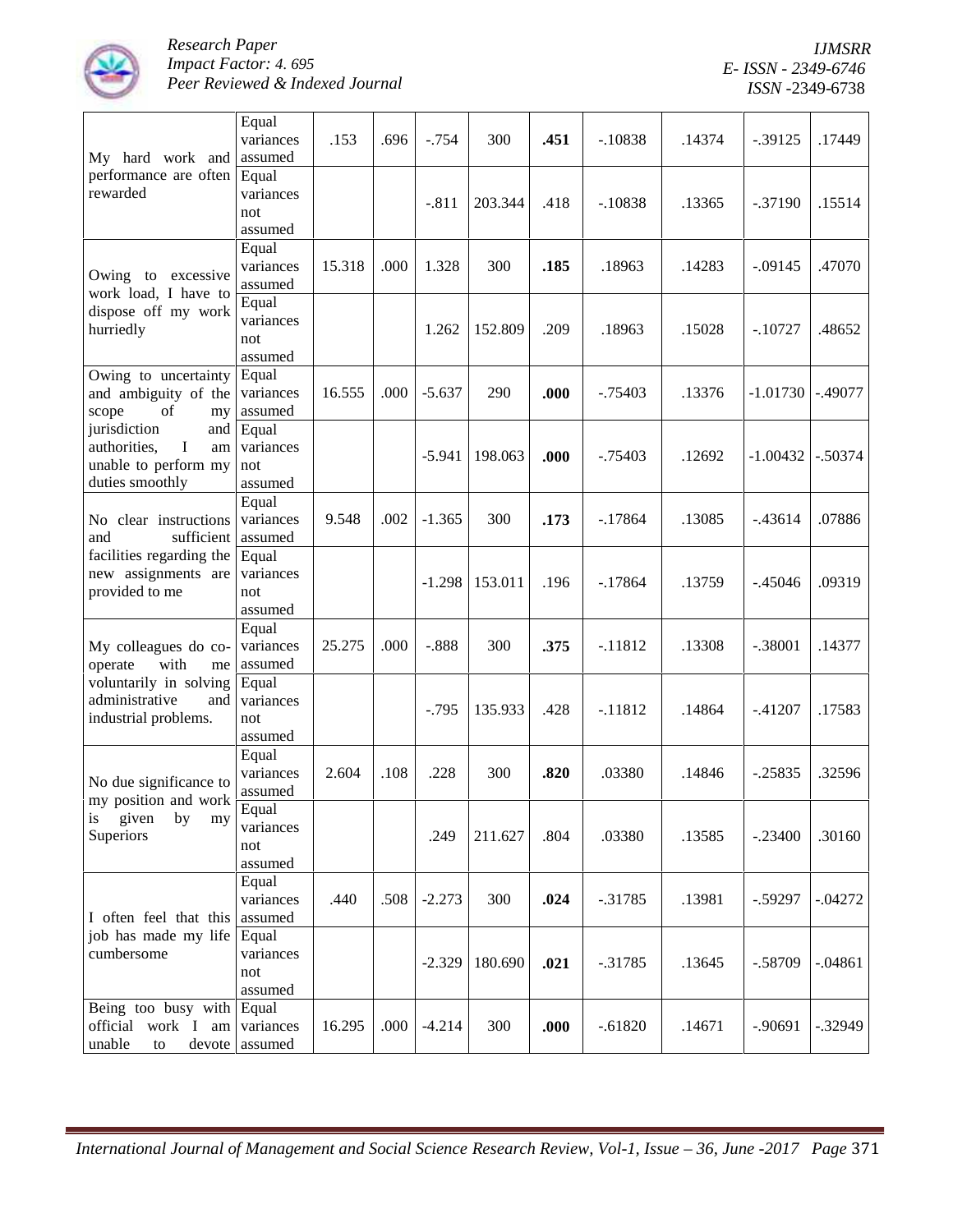

| sufficient time to my<br>domestic and personal<br>problems                                                                      | Equal<br>variances<br>not<br>assumed |        |      | $-4.708$ | 223.793 | .000 | $-.61820$  | .13130 | $-.87693$  | $-.35946$  |
|---------------------------------------------------------------------------------------------------------------------------------|--------------------------------------|--------|------|----------|---------|------|------------|--------|------------|------------|
| I am compelled to<br>violate the formal and                                                                                     | Equal<br>variances<br>assumed        | 20.935 | .000 | $-.968$  | 300     | .334 | $-.12025$  | .12426 | $-0.36479$ | .12428     |
| administrative<br>and<br>policies<br>to<br>owing<br>group/political<br>pressures.                                               | Equal<br>variances<br>not<br>assumed |        |      | $-1.090$ | 228.066 | .277 | $-12025$   | .11037 | $-.33773$  | .09722     |
| conditions<br>Working<br>are satisfactory here                                                                                  | Equal<br>variances<br>assumed        | 20.610 | .000 | 2.405    | 300     | .017 | .31603     | .13142 | .05740     | .57465     |
| from the point of view<br>of our welfare and<br>convenience                                                                     | Equal<br>variances<br>not<br>assumed |        |      | 2.157    | 136.392 | .033 | .31603     | .14652 | .02628     | .60577     |
| It becomes difficult to<br>implement all of a<br>sudden<br>the<br>new                                                           | Equal<br>variances<br>assumed        | .280   | .597 | $-5.647$ | 300     | .000 | $-0.76720$ | .13586 | $-1.03455$ | $-.49985$  |
| dealing<br>procedures<br>and policies in place<br>of those already in<br>practice                                               | Equal<br>variances<br>not<br>assumed |        |      | $-5.434$ | 156.858 | .000 | $-0.76720$ | .14118 | $-1.04607$ | $-0.48833$ |
| I am unable to carry<br>out my assignments to<br>satisfaction on<br>my<br>account of excessive<br>work load and lack of<br>time | Equal<br>variances<br>assumed        | 94.490 | .000 | $-8.048$ | 300     | .000 | $-.90105$  | .11196 | $-1.12138$ | $-.68071$  |
|                                                                                                                                 | Equal<br>variances<br>not<br>assumed |        |      | 10.453   | 298.174 | .000 | $-.90105$  | .08620 | $-1.07069$ | $-0.73141$ |

The above table shows that the significance (2-tailed) value of variables like heavy workload, Contradictory instructions, suggestions heard and implemented, work with persons of liking, getting monotonous assignments, self-respect taken care of, less payment, manage excessive workload, group/political pressure, reward for hard work, disposing work hurriedly, no clear instructions, co-operation from colleague, no due significance to my position, compiled to violate policies, etc. is more than the alpha value of 0.05 ( $p > 0.05$ ) which states that the above factors have insignificant impact on the occupational stress experienced by males and females.

However, the significance (2-tailed) value of variables like responsibilities of other employees, working under tensed circumstances, adequately planned role in the organisation, no interference by superior, subordinates try to defame and malign, opportunity to utilise experience, enhancement in social status, inability to perform smoothly, job has made life cumbersome, being too busy with official work, satisfactory working conditions, difficulty in implementing new dealing procedures and policies, inability to carry assignments up to satisfaction, etc. is less than the alpha value of  $0.05$  (p $<0.05$ ) which states that the above factors have significant impact on the occupational stress experienced by males and females. Thus in case of majority of the factors the significance (2-tailed) value is found to be more than the alpha value of 0.05  $(p>0.05)$ , it is concluded that there is no significant difference between males and females on the occupational stress experienced by them and hence the hypothesis is accepted.

# **Findings & Conclusions**

On the basis of the data analysis and hypothesis testing following findings and conclusions were drawn:

1. If was found during the research that various variables like heavy workload, Contradictory instructions, suggestions heard and implemented, work with persons of liking, getting monotonous assignments, self-respect taken care of, less payment, manage excessive workload, group/political pressure, reward for hard work, disposing work hurriedly, no clear instructions, co-operation from colleague, no due significance to my position, compiled to violate policies,